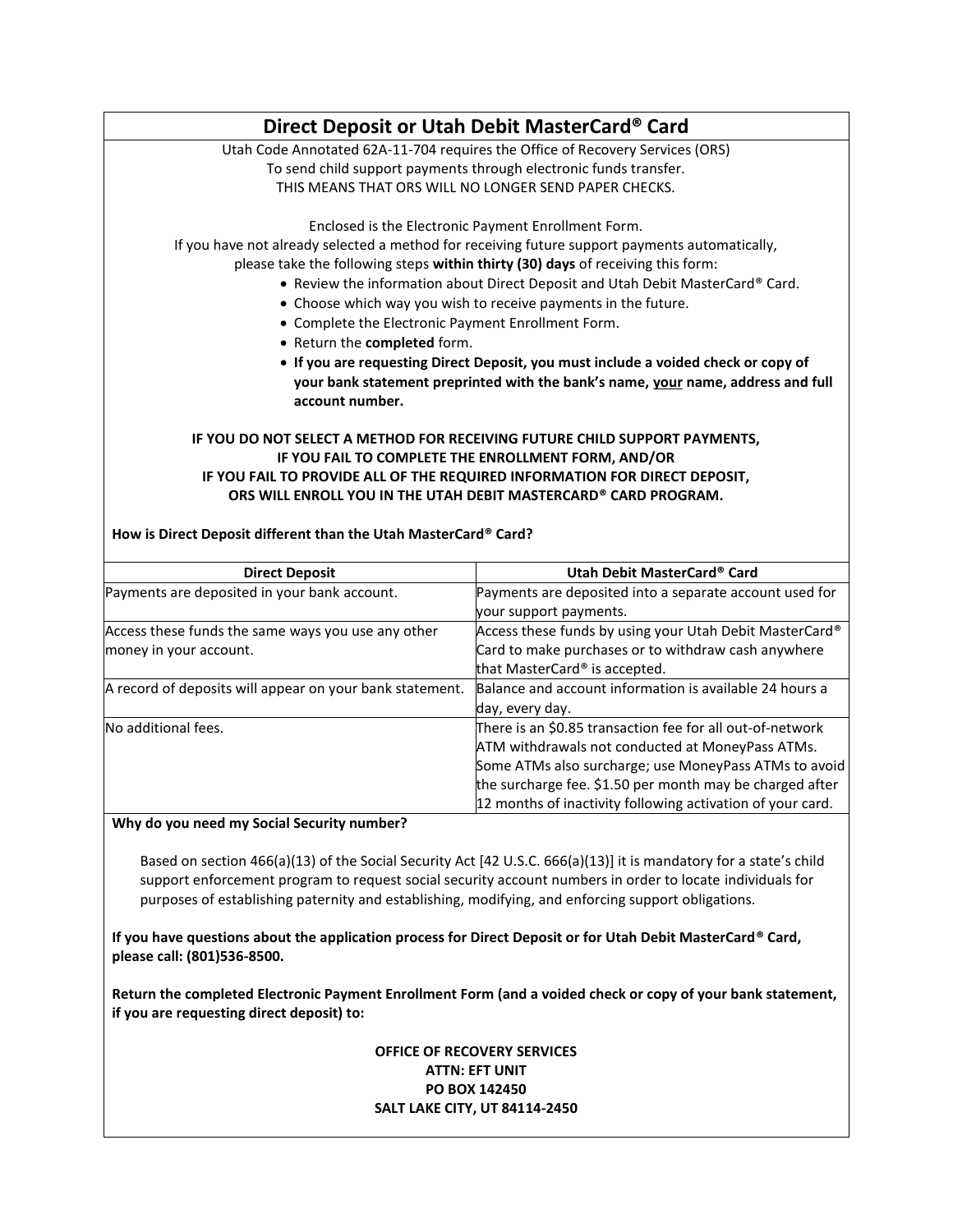| prepaid card. You do not have to accept this prepaid card. Ask about other ways to receive<br>your funds. |                                                          |                                                                                                        |                    |  |
|-----------------------------------------------------------------------------------------------------------|----------------------------------------------------------|--------------------------------------------------------------------------------------------------------|--------------------|--|
| Monthly Fee                                                                                               | Per purchase                                             | <b>ATM Withdrawal</b>                                                                                  | Cash reload        |  |
| \$0                                                                                                       | \$0                                                      | \$0 in-network                                                                                         | N/A                |  |
|                                                                                                           |                                                          | $$0.85*$ out-of-network                                                                                |                    |  |
| ATM balance inquiry                                                                                       |                                                          |                                                                                                        | \$0                |  |
| Customer Service (automated or live agent)                                                                |                                                          | \$0                                                                                                    |                    |  |
| Inactivity (after 12 months with no transactions)                                                         |                                                          | \$1.50 per month                                                                                       |                    |  |
|                                                                                                           | We charge 2 other types of fees. Here are some of them:  |                                                                                                        |                    |  |
|                                                                                                           | Card replacement fee (regular or expedited delivery)     |                                                                                                        | \$0.00 or \$13.00* |  |
| Int'l transaction (excluding ATM withdrawal and balance inquiry fee)                                      |                                                          | 3% of the transaction<br>amount                                                                        |                    |  |
|                                                                                                           | to access your funds and balance information for no fee. | * This fee can be lower depending on how and where this card is used. See separate disclosure for ways |                    |  |
| No overdraft/credit feature.                                                                              | Your funds are eligible for FDIC insurance.              |                                                                                                        |                    |  |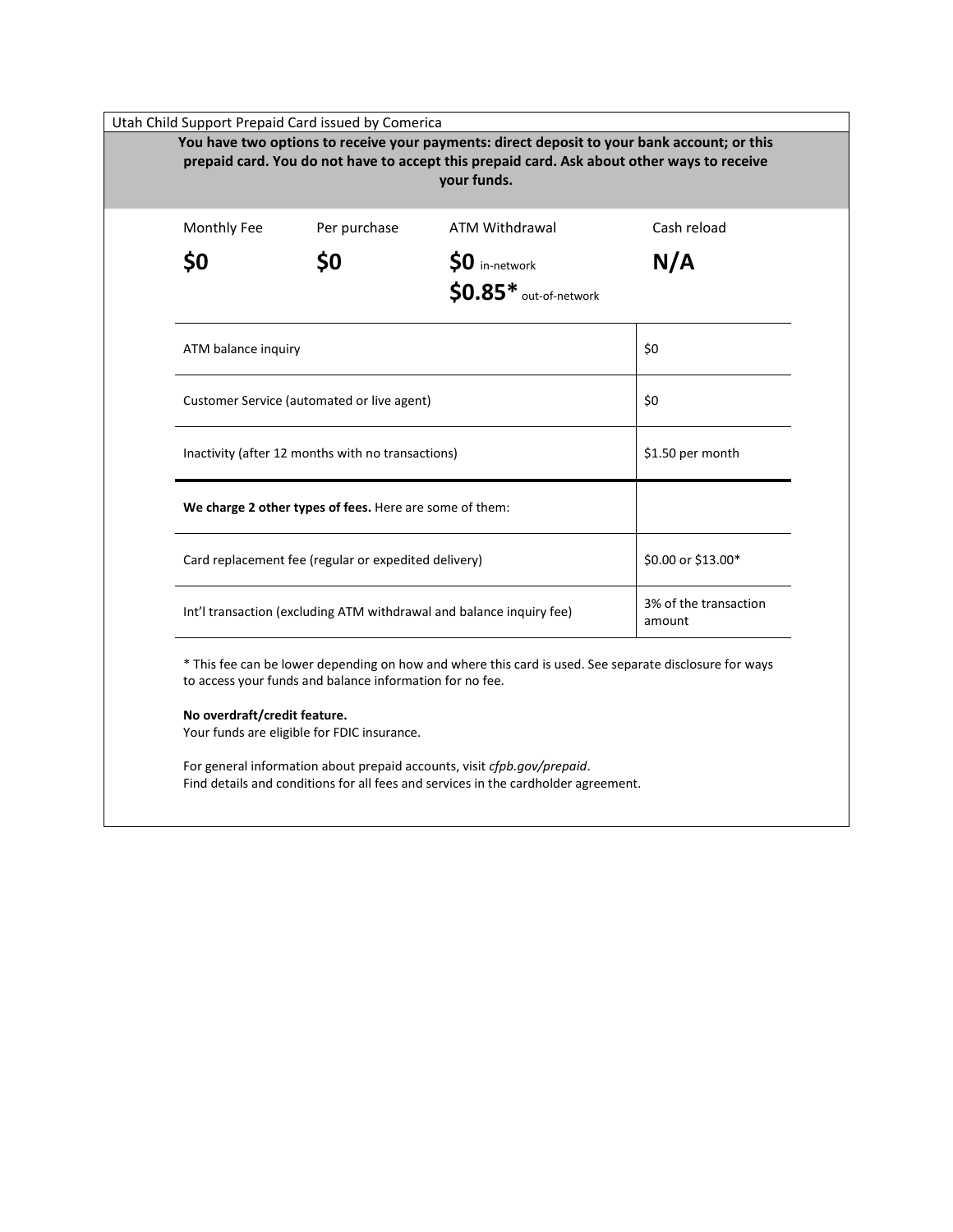| List of all fees for Utah Way2Go Card Prepaid Card |  |  |
|----------------------------------------------------|--|--|
|----------------------------------------------------|--|--|

| All Fees                                      | Amount  | <b>Details</b>                                                                                                                                                                                                                                                                                                                                                                                                                                                                                                                                                                         |  |  |  |  |
|-----------------------------------------------|---------|----------------------------------------------------------------------------------------------------------------------------------------------------------------------------------------------------------------------------------------------------------------------------------------------------------------------------------------------------------------------------------------------------------------------------------------------------------------------------------------------------------------------------------------------------------------------------------------|--|--|--|--|
| <b>Get Started</b>                            |         |                                                                                                                                                                                                                                                                                                                                                                                                                                                                                                                                                                                        |  |  |  |  |
| Card Purchase                                 | \$0.00  | There is no fee to obtain a Card account.                                                                                                                                                                                                                                                                                                                                                                                                                                                                                                                                              |  |  |  |  |
| <b>Spend Money</b>                            |         |                                                                                                                                                                                                                                                                                                                                                                                                                                                                                                                                                                                        |  |  |  |  |
| Point-of-sale (POS)                           | \$0.00  | There is no fee for POS purchase transactions conducted in the U.S. using your signature<br>or PIN number.                                                                                                                                                                                                                                                                                                                                                                                                                                                                             |  |  |  |  |
| Get Cash                                      |         |                                                                                                                                                                                                                                                                                                                                                                                                                                                                                                                                                                                        |  |  |  |  |
| ATM withdrawal (in network)                   | \$0.00  | There is no fee for ATM withdrawals conducted at MoneyPass ATM locations. In-network<br>locations can be found at moneypass.com/atm-locator.html. When using your card at an<br>ATM, the maximum amount that can be withdrawn from your Card account per calendar<br>day is \$500.00.                                                                                                                                                                                                                                                                                                  |  |  |  |  |
| ATM withdrawal (out-of-network)               | \$0.85  | This is our fee. "Out-of-network" refers to ATMs outside of the MoneyPass Network. You<br>will be assessed a fee for each ATM withdrawal conducted at an out-of-network ATM.<br>You may also be charges a fee by the ATM operator, even if you do not complete a<br>transaction. When using your card at an ATM, the maximum amount that can be<br>withdrawn from your Card account per calendar day is \$500.00                                                                                                                                                                       |  |  |  |  |
| Teller-assisted cash withdrawal (OTC)         | \$0.00  | There is no fee for teller-assisted cash withdrawals conducted at Mastercard Member<br>Bank or Credit Union teller windows.                                                                                                                                                                                                                                                                                                                                                                                                                                                            |  |  |  |  |
| Information                                   |         |                                                                                                                                                                                                                                                                                                                                                                                                                                                                                                                                                                                        |  |  |  |  |
| ATM balance inquiry                           | \$0.00  | You are allowed unlimited ATM balance inquiries for no fee at in-network and out-of-<br>network ATMs.                                                                                                                                                                                                                                                                                                                                                                                                                                                                                  |  |  |  |  |
| Customer service (automated or live<br>agent) | \$0.00  | You are allowed unlimited calls to Customer Service Interactive Voice Response (IVR) for<br>no fee each month to check your balance or hear your transaction history.                                                                                                                                                                                                                                                                                                                                                                                                                  |  |  |  |  |
| Using your card outside the U.S.              |         |                                                                                                                                                                                                                                                                                                                                                                                                                                                                                                                                                                                        |  |  |  |  |
| International transaction fee                 | 3%      | Conversion rate is a Mastercard fee for each transaction amount conducted outside the<br>U.S.                                                                                                                                                                                                                                                                                                                                                                                                                                                                                          |  |  |  |  |
| Other                                         |         |                                                                                                                                                                                                                                                                                                                                                                                                                                                                                                                                                                                        |  |  |  |  |
| Card replacement                              | \$0.00  | There is no fee to replace your Card send by regular mail. Standard delivery (7 to 10<br>calendar days).                                                                                                                                                                                                                                                                                                                                                                                                                                                                               |  |  |  |  |
| Expedited card delivery                       | \$13.00 | If you request your replacement card to be expedited rather than receiving it by regular<br>mail, you will be assessed the expedited card delivery fee, in addition to any applicable<br>card replacement fee. Expedited card delivery can be expected within 3 to 5 calendar<br>days.                                                                                                                                                                                                                                                                                                 |  |  |  |  |
| Inactivity fee                                | \$1.50  | This is our fee. After 12 months of inactivity, following the activation of your Card, we will<br>assess the fee in the month following the 12 month period of inactivity, and each<br>consecutive month of inactivity, thereafter. Inactivity is defined as no deposits,<br>purchases, calls to the automated or live customer service, cash withdrawals, ATM<br>balance inquiries, or fund transfers for 12 consecutive months. The inactivity fee will not<br>be charges after the Card account balance reaches zero (\$0.00) or after the Card account<br>begins to have activity. |  |  |  |  |

Your funds are eligible for FDIC insurance and will be held at or transferred to Comerica Bank, and FDIC-insured institution. Once there, your funds are insured up to \$250,000 by the FDIC in the event Comerica Bank fails, if specific deposit insurance requirements are met. See fdic.gov/deposits/prepaid.html for details.

No overdraft/credit feature.

Contact Go Program Customer Service by calling 1-800-241-9499, by mail at P.O. Box 245997, San Antonio, TX 78224-5997 or visit [www.GoProgram.com.](http://www.goprogram.com/)

For general information about prepaid accounts, visit cfpb.gov/prepaid.

If you have a complaint about a prepaid account, call the Consumer Financial Protection Bureau at 1-855-411-2372 or visit cfpb.gov/complaint.